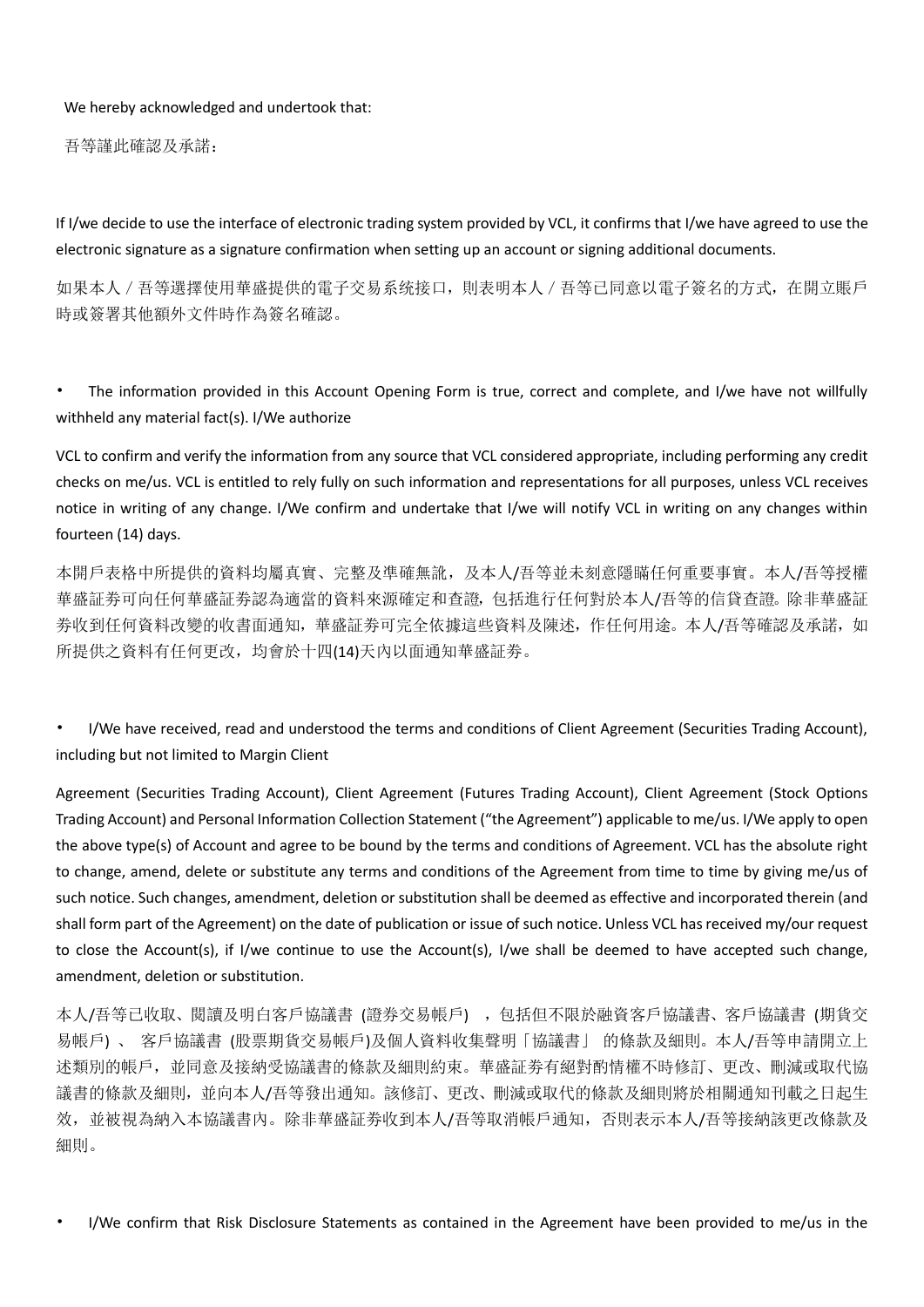language of my/our choice (English and Chinese),

I/we have been invited to read such Risk Disclosure Statements, to ask questions relating thereto and to seek any independent advice if I/we wish before signing this Account Opening Form. I/We further understands that the Risk Disclosure Statements do not purport to disclose or explain all the risks and other important aspects of trading in financial products concerned, and I/We has been advised not to engage in trading in financial products unless I/we understand the nature and risk of such financial products. I/We should carefully consider whether trading in relevant financial products are appropriate for me/us in light of my/our investment objectives, experience, risk appetite and financial resources, and I/we are advised to seek independent and professional advice.

本人/吾等確認已按照本人/吾等所選擇語言(英文或中文)獲提供協議書的風險披露聲明,且已獲邀在簽署本開戶表 格前,閱讀該風險披露聲明、提出問題及徵求獨立的意見(如本人/吾等有此意願)。本人/吾等進一步明白該風險披露 聲明並未能披露或解釋涉及金融產品交易的所有風險或其他重要事項,除非本人/吾等明白所進行金融產品交易之 性質及其風險程度,本人/吾等已被建議不應進行該金融產品的交易。本人/吾等應根據其投資目標、經驗、風險承 受能力、財政資源小心考慮進行相關金融產品之交易是否適合本人/吾等,且本人/吾等如有疑問應尋求獨立及專業 的意見。

• I/We acknowledge and confirm that I/we have carefully read and fully understood the Clause 15 of the Agreement concerning Derivative Products, especially nature

and risks of Derivative Products. I/we further confirm and declare that the licensed representative of VCL has fully explained the Clause 15 of the Agreement to me/us in the plain languages of my/our choice. If I/we decide to trade Derivative Products, I/we shall understand the nature and risks of Derivative Products and has sufficient net worth to be able to assume the risks and bear the potential losses of trading in Derivative Products. VCL has not solicited or provided recommendations to a client on trading in Derivative Products if he does not have any knowledge or experience in trading in Derivative Products.

本人/吾等承認並確認,本人/吾等已細閱及完全明白協議書内關於衍生產品的第 15 條條款,特別是衍生產品的性 質及風險。本人/吾等進一步確認華盛証劵的持牌代表已按照本人/吾等所選擇的淺白語言向本人/吾等詳細解釋協議 書的第 15 條條款。假如本人/吾等打算買賣衍生產品,本人/吾等應明白衍生產品的性質及風險,並有足夠的淨資 產來承擔因買賣衍生產品而可能招致的風險和損失。假如客戶並沒有衍生工具產品的任何知識或經驗,華盛証劵不 會向客戶就衍生產品作出建議或招攬行為。

• I/We assure that funds, cheques issued from my/our bank account(s), securities and/or collateral(s) is/are solely held by myself/ourselves. VCL shall have the

absolute discretion on accepting or not accepting the deposit of such funds, cheques, securities and/or collateral(s) and not liable for any penalty, debt, damages, costs, loss and expenses suffered and/or incurred.

本人/吾等確保本人/吾等對存入的款項、從本人/吾等銀行帳戶發出的支票、證券及/或抵押品擁有其擁有權。華盛 証劵有絕對酌情權決定是否接納該等吾等存入的款項、支票、證券及/或抵押品,並毌須承擔任何蒙受及/招致的罰 款、債項、損害、賠償、費用、損失及開支。

• According to the provision of FATCA, I/we give consent to VCL to report my/our personal information to the U.S. Internal Revenue Service or other relevant tax

authorities in order to comply with the provisions of FATCA. I/We understood and acknowledged that VCL may suffer loss or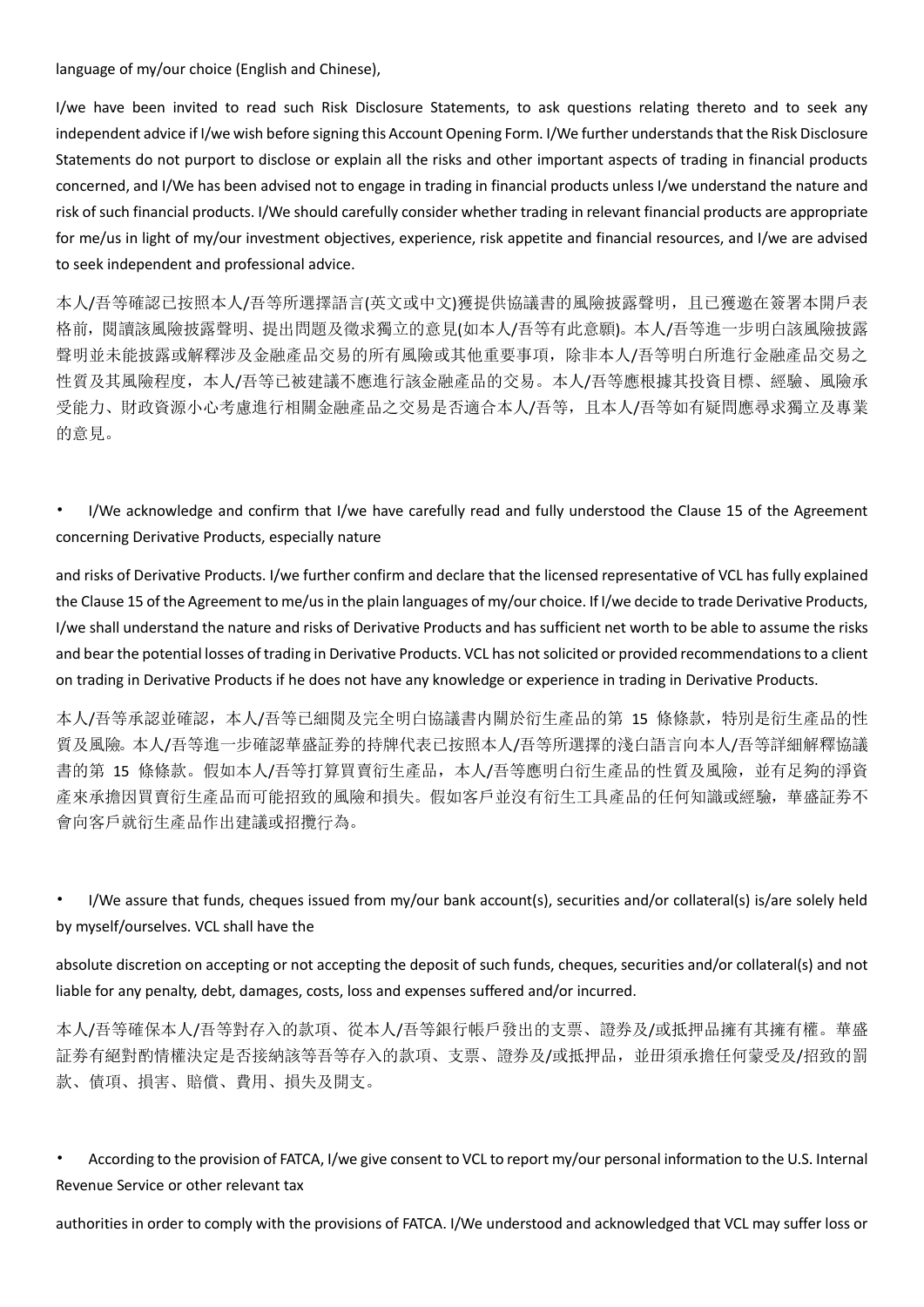incur penalty and/or damage if the information provided in "Self-Certification of U.S. Citizen/Resident" (i.e. Part E of the Account Opening Form) is or proves to be incorrect, false or misleading when made. I/We agree to indemnify VCL on demand for such loss, penalty and/or damage. I/We further agree that I/we will notify VCL in writing within fourteen

(14) days of any of change of my/our U.S. tax status.

根據 FATCA 的條文,本人/吾等同意華盛証劵將本人/吾等的個人資料匯報予美國國家稅務局或其他有關稅務當局, 以遵從 FATCA 的條文。本人/吾等知道及確認,倘若所載於美國公民/居民自我聲明之資料 (即開戶表格中的 E 部 份) 是或被證明是不正確、虚假或具誤導性,華盛証劵可能因此蒙受損失或招致刑罰及/或損害。本人/吾等就所有 該等損失、刑罰及/或損害對華盛証劵作出補償。本人/吾等同意,倘若本人/吾等的美國稅務狀況有任何改變,本人 /吾等於十四(14)天内以書面方式通告華盛証劵。

• According to the provision of CRS, "Tax Residents of Reportable Jurisdictions" refer to those who are liable to tax by reason of residence in the jurisdictions. In

general, whether or not an individual is a ta resident of a jurisdiction is determined by having regard to the person's physical presence or stay in a place (e.g. whether over 183 days within a tax year). VCL will request a self-certification and/or other relevant documentation in order to establish our tax residence for automatic exchange of account information purposes. If there is any change in circumstances that would affect my/our tax residence or there is reason for VCL to know that the selfcertification is incorrect or unreliable, VCL reserves the right to request and I/we have the obligation to provide a new selfcertification and/or additional documentation. As an account holder(s) of VCL, I/we shall be deemed to acknowledge that further information may need to be provided to VCL. VCL's compliance with the legal provisions for exchange of financial account information provided under the Inland Revenue Ordinance (Cap.112) and/or guidance may result in gathering, storing, using, and processing my/our information. My/Our information may also be disclosed to the Inland Revenue Department of the Government of the Hong Kong Special Administrative Region, which is further exchanged with tax authorities of another jurisdiction or jurisdictions in which I/we may be resident for tax purposes. Where I/we fail to provide any requested information (regardless of the consequences), VCL reserves the right to take any action and/or pursue all remedies at its disposal including, without limitation to restrict or terminate the operation of the account.

I/We also agree to inform VCL in writing within fourteen (14) days upon any changes in the information provided in the Self-Certification of Common Reporting Standard (i.e. Part F of the Account Opening Form). I/We understood and acknowledged that VCL may suffer loss or incur penalty and/or damage if such information provided is or proves to be incorrect, false or misleading when made. I/We agreed to indemnify VCL on demand for such loss, penalty and/or damage.

根據 CRS 的條文,「申報稅務管轄區的稅務居民」是指該些在相關稅務管轄區因其居民身分而有繳稅責任的人。一 般而言,要斷定某人是否屬一個稅務管轄區的稅務居民,會根據該人身處之地或逗留於該地的時間 (例如一個課稅 年度超過 183 天) 。華盛証劵要求本人/吾等提供自我證明或其他文件以揭示本人/吾等納稅所在地,以作自動交換 帳戶資料用途。如本人/吾等因任何情況而影響本人/吾等的納稅所在地,或令華盛証劵有理由相信本人/吾等之自我 證明有不正確或不可靠時,華盛証劵保留權利可要求本人/吾等遞交新的自我證明及/或額外文件。作為華盛証劵的 帳戶持有人,本人/吾等承諾及同意向華盛証劵提供進一步的資料。華盛証劵為遵守香港《稅務條例》(第 112 章) 有關交換財務帳戶資料的法律條文及/或指引,可能導致收集、儲存、使用及處理本人/吾等的資料。本人/吾等的資 料亦可向香港特別行政區政府稅務局披露,從而把資料轉交到本人/吾等的居留司法管轄區的稅務當局。如果本人/ 吾等未能提供任何所要求的資料,華盛証劵保留採取任何補救措施的權利,包括(但不限於)限制及終止帳戶的運作。